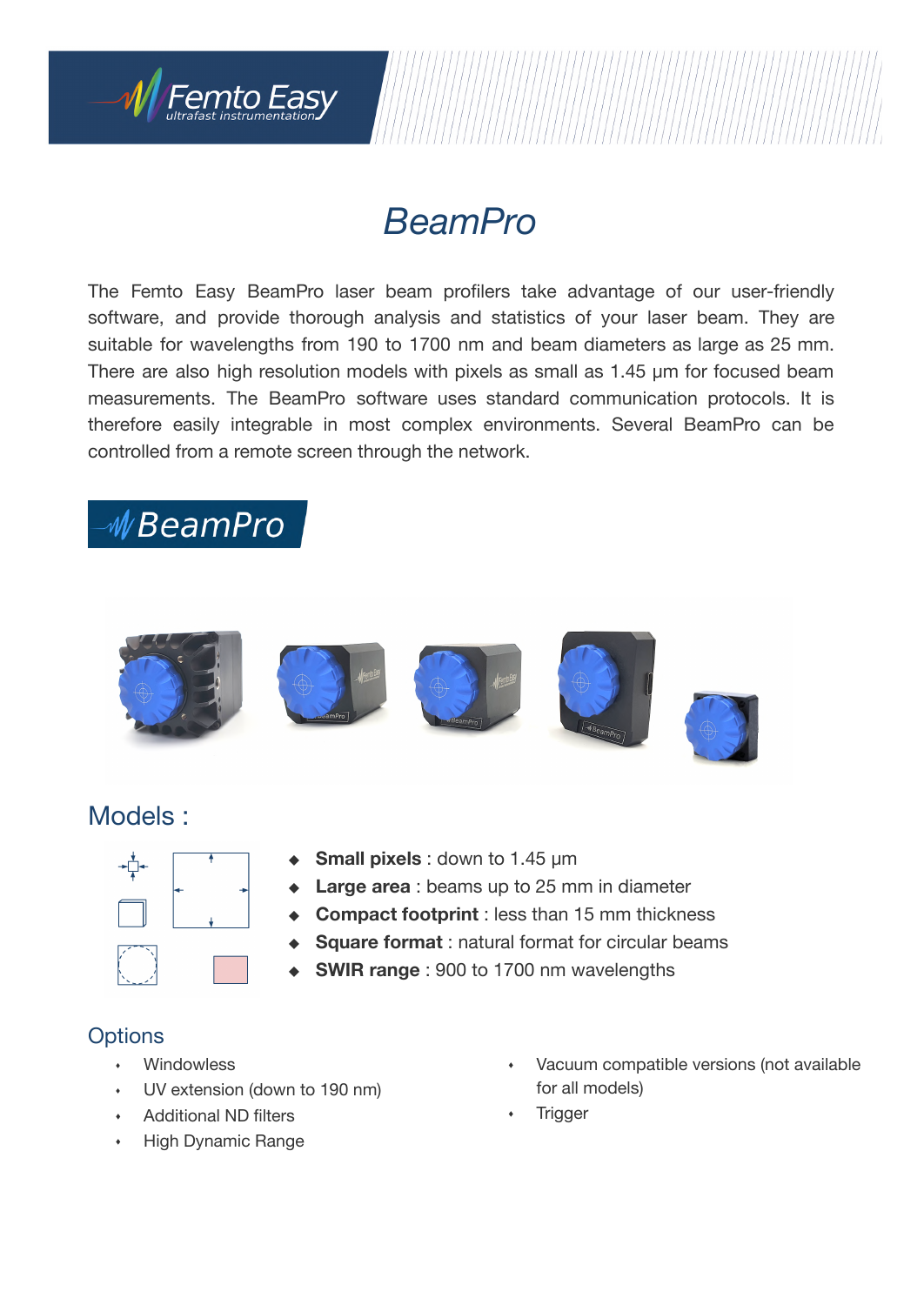

| <b>Models</b>                                                     |          | <b>LP6.3</b>                              | <b>BP7.6</b>          | $\mu$ -BP8.4               | $\mu$ -BP4.2                | $\mu$ -BP6.4                | <b>BP7.5</b>               | <b>BP13.9</b>               | $\mu$ -BP7.6           | BP12.12+                |  |  |
|-------------------------------------------------------------------|----------|-------------------------------------------|-----------------------|----------------------------|-----------------------------|-----------------------------|----------------------------|-----------------------------|------------------------|-------------------------|--|--|
| $\mathcal{L}_{\mathcal{L}}$<br>Pixel size (µm)                    |          | 1.45                                      | 1.85                  | 2.00                       | 2.20                        | 2.20                        | 2.40                       | 2.40                        | 2.74                   | 2.74                    |  |  |
| Spectral range (nm)                                               |          | $375 - 1100$<br>190 - 1100 with UV option |                       |                            |                             |                             |                            |                             |                        |                         |  |  |
| Sensor size (mm)                                                  |          | $\mathcal{L}_{\mathcal{A}}$               | $\sim$                | $\mathcal{L}^{\text{max}}$ | $\overline{\phantom{a}}$    | $\mathcal{L}^{\mathcal{L}}$ | $\mathcal{L}^{\text{max}}$ | $\mathcal{L}^{\mathcal{L}}$ | $\sim$                 |                         |  |  |
|                                                                   |          | $5.6 \times 3.1$                          | $7.4 \times 5.5$      | $7.7 \times 4.3$           | $4.2 \times 2.4$            | $5.7 \times 4.3$            | $7.4 \times 4.9$           | $13.1 \times 8.7$           | $6.8 \times 5.7$       | $12.3 \times 12.3$      |  |  |
| Sensor format                                                     |          | S                                         | M                     | M                          | S                           | M                           | M                          | L                           | M                      |                         |  |  |
|                                                                   |          | 1/3"                                      | 1/1.7"                | 1/1.8"                     | 1/3.7"                      | 1/2.5"                      | 1/1.8"                     | 1"                          | 1/1.8"                 | 1.1"                    |  |  |
| Resolution                                                        |          | 3864 x 2176<br>8.4 Mpx                    | 4000 x 3000<br>12 Mpx | 3840 x 2160<br>8.3 Mpx     | 1920 x 1080<br>$2.0$ Mpx    | 2592 x 1944<br>5.0 Mpx      | 3088 x 2076<br>6.4 Mpx     | 5472 x 3648<br>20.0 Mpx     | 2472 x 2064<br>5.1 Mpx | 4504 x 4504<br>20.2 Mpx |  |  |
| Shutter type                                                      |          | Rolling                                   | Rolling               | Rolling                    | Rolling                     | Rolling                     | Rolling                    | Rolling                     | Global                 | Global                  |  |  |
| Minimum beam diameter<br>$(\emptyset$ FWHM, $\mu$ m) <sup>1</sup> |          | $\overline{7}$                            | 9                     | 10                         | 11                          | 11                          | 12                         | 12                          | 14                     | 14                      |  |  |
| Maximum acquisition frame rate<br>$(f \text{ps})^2$               |          | 24                                        | 31                    | 45                         | 15                          | 14                          | 59                         | 60                          | 30                     | 18                      |  |  |
|                                                                   | min (µs) | 31 <sup>3</sup>                           | 10 <sup>3</sup>       | 80 <sup>3</sup>            | 31 <sup>3</sup>             | $52^3$                      | 8 <sup>3</sup>             | 20 <sup>3</sup>             | 20                     | 20                      |  |  |
| Exposure time                                                     | max(s)   |                                           | $\overline{1}$        | $\mathbf{1}$               | $\overline{1}$              |                             | $\overline{1}$             | $\overline{1}$              | $\overline{1}$         | $\mathbf{1}$            |  |  |
| Dynamic (dB)                                                      |          | 70                                        | 70                    | 71                         | 58                          | 58                          | 73                         | 72                          | 70                     | 71                      |  |  |
| Price                                                             |          | $\Box$ $\Box$                             | $\mathbb{Z}^{\times}$ | $\Box$ .                   | $\mathcal{L}_{\mathcal{A}}$ | m in                        | <b>Li</b>                  | $\Box$ $\Box$               | <b>The Co</b>          | T T T                   |  |  |
| Sensor type                                                       |          | <b>CMOS</b>                               |                       |                            |                             |                             |                            |                             |                        |                         |  |  |
| Bit depth                                                         |          | 12 / 16 (with HDR option)                 |                       |                            |                             |                             |                            |                             |                        |                         |  |  |
| PC Interface                                                      |          | <b>USB 3.1</b>                            |                       |                            |                             |                             |                            |                             |                        |                         |  |  |
| Synchronization                                                   |          | Yes (with the Trigger option)             |                       |                            |                             |                             |                            |                             |                        |                         |  |  |
| Dimensions (mm)                                                   |          | 40 x 45 x 12.5                            | 36 x 39 x 46          | 33 x 29 x 10.5             | 33 x 29 x 10.5              | 33 x 29 x 10.5              | 36 x 39 x 46               | 36 x 39 x 46                | 33 x 29 x 10.5         | 36 x 39 x 46            |  |  |

<sup>1</sup> The minimum beam diameters are specified for a precision of measurement better than 1%. Smaller beam diameter can be measured but the error will progressively increase

<sup>2</sup> Depending on the type of calculation, frame rate may vary

<sup>3</sup> Due to rolling shutter, the actual minimum exposure time to capture the whole beam will be limited by the beam size. The larger the beam, the longer the required minimum exposure time

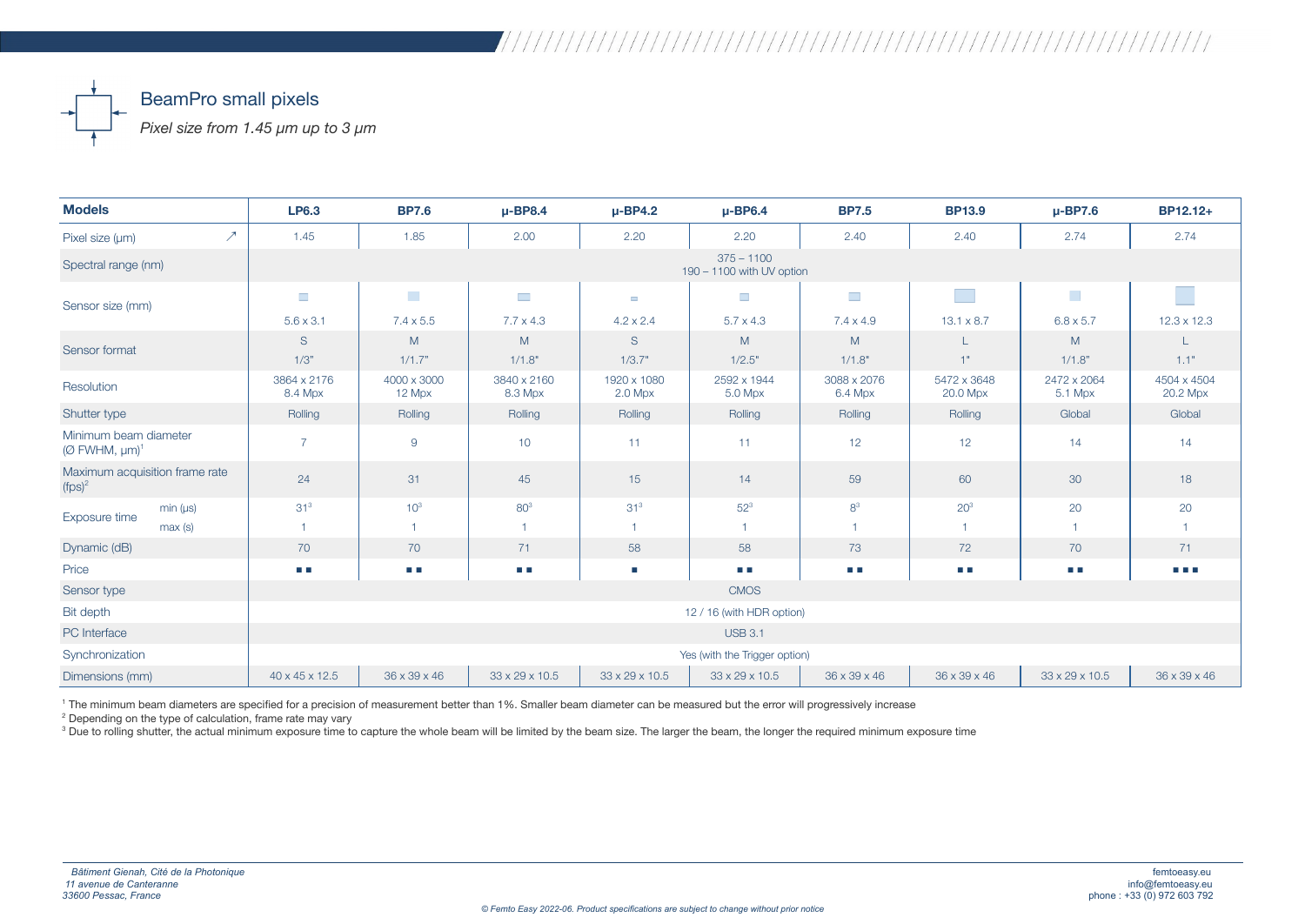

#### BeamPro large area

*Beam diameters from 7 mm up to 25 mm*

| <b>Models</b>                                                     | <b>BP8.7</b>                  | <b>BP11.7</b>                                                                                      | <b>SWIR 10.8</b>                               | <b>BP13.9</b>                                    | <b>SWIR 13.10</b>        | <b>BP14.10</b>                            | <b>BP11.11</b>            | BP11.11+                                                                                                              | <b>BP12.12</b>         | BP12.12+                                        | <b>BP25.16</b>           | <b>SWIR 21.17</b>                                  | <b>BP</b> <sub>025</sub> |
|-------------------------------------------------------------------|-------------------------------|----------------------------------------------------------------------------------------------------|------------------------------------------------|--------------------------------------------------|--------------------------|-------------------------------------------|---------------------------|-----------------------------------------------------------------------------------------------------------------------|------------------------|-------------------------------------------------|--------------------------|----------------------------------------------------|--------------------------|
| $\overline{\phantom{a}}$<br>Sensor size (mm)                      | $\sim$<br>$8.7 \times 7.1$    | <b>The Second</b><br>$11.2 \times 7.0$                                                             | $\mathcal{L}^{\text{max}}$<br>$9.6 \times 7.7$ | $\mathcal{L}^{\mathcal{L}}$<br>$13.1 \times 8.7$ | $12.8 \times 10.2$       | 13.8 x 10.3                               | r I<br>$11.2 \times 11.2$ | $11.2 \times 11.2$                                                                                                    | $12.3 \times 12.3$     | $12.3 \times 12.3$                              | $25.0 \times 16.1$       | $21.0 \times 17.0$                                 | $\Phi$ 25.0              |
|                                                                   | L                             | $\overline{1}$                                                                                     | L                                              |                                                  | L                        | $\mathbf{L}$                              |                           | $\mathsf{L}$                                                                                                          | L                      |                                                 | $L+$                     | $L+$                                               | $L+$                     |
| Sensor format                                                     | 2/3"                          | 1/1.2"                                                                                             | 1"                                             | 1"                                               | 1"                       | 1.1"                                      | 1"                        | 1"                                                                                                                    | 1.1"                   | 1.1"                                            | 4/3"                     | APS-C                                              | $\Phi$                   |
| Spectral range (nm)                                               |                               | $375 - 1100$<br>190 - 1100 with UV option                                                          | $900 - 1700$                                   | $375 - 1100$<br>190 - 1100<br>with UV<br>option  | $900 - 1700$             | $375 - 1100$<br>190 - 1100 with UV option |                           |                                                                                                                       | $900 - 1700$           | $375 - 1100$<br>190 - 1100<br>with UV<br>option |                          |                                                    |                          |
| Resolution                                                        | 2456 x 2054<br>5.0 Mpx        | 1920 x 1200<br>$2.3$ Mpx                                                                           | 640 x 512<br>$0.3$ Mpx                         | 5472 x 3648<br>20.0 Mpx                          | 1280 x 1024<br>$1.3$ Mpx | 4096 x 3000<br>12.3 Mpx                   | 2048 x 2048<br>$4.2$ Mpx  | 2056 x 2056<br>4.2 Mpx                                                                                                | 2256 x 2256<br>5.1 Mpx | 4512 x 4512<br>20.3 Mpx                         | 1920 x 1200<br>$2.3$ Mpx | 640 x 512<br>$0.3$ Mpx                             | 2048 x 2048<br>4.2 Mpx   |
| Pixel size (um)                                                   | 3.45                          | 5.86                                                                                               | 15.0                                           | 2.40                                             | 10.0                     | 3.45                                      | 5.50                      | 5.48                                                                                                                  | 5.48                   | 2.74                                            | 13.48                    | 33.00                                              | 12.65                    |
| Shutter type                                                      | Global                        | Global                                                                                             | Global                                         | Rolling                                          | Global                   | Global                                    | Global                    | Global                                                                                                                | Global                 | Global                                          | Global                   | Global                                             | Global                   |
| Minimum beam diameter<br>$(\emptyset$ FWHM, $\mu$ m) <sup>1</sup> | 17                            | 29                                                                                                 | 75                                             | 12                                               | 50                       | 17                                        | 29                        | 28                                                                                                                    | 28                     | 14                                              | 68                       | 23                                                 | 63                       |
| Maximum acquisition frame rate (fps) <sup>2</sup>                 | 36                            | 47                                                                                                 | 230                                            | 18                                               | 60                       | 36                                        | 80                        | 18                                                                                                                    | 18                     | 18                                              | 47                       | 230                                                | 80                       |
| min (µs)<br>Exposure time                                         | 27                            | 20                                                                                                 | 10 <sup>1</sup>                                | $67^{3}$                                         | 10                       | 27                                        | 40                        | 20                                                                                                                    | 20                     | 20                                              | 20                       | 10                                                 | 40                       |
| max(s)                                                            | $\overline{1}$                | $\mathbf{1}$                                                                                       | 0.5                                            | $\overline{1}$                                   | 0.5                      | $\overline{1}$                            |                           |                                                                                                                       | $\overline{1}$         | 1                                               |                          | 0.5                                                |                          |
| Dynamic (dB)                                                      | 73                            | 70                                                                                                 | 63                                             | 72                                               | 61                       | 73                                        | 58                        | 71                                                                                                                    | 71                     | 71                                              | 70                       | 63                                                 | 58                       |
| Price                                                             | a la                          | <b>COLLE</b>                                                                                       | 8 8 8 8                                        | a in                                             | D E E E                  | D. D                                      | <b>T</b>                  | <b>The Co</b>                                                                                                         | a di B                 | <b>TELESCO</b>                                  | <u> Literatu</u>         | 8 B S B                                            | D D D                    |
| Sensor type                                                       |                               | <b>CMOS</b>                                                                                        | <b>InGaAs</b>                                  | <b>CMOS</b>                                      | <b>InGaAs</b>            |                                           |                           |                                                                                                                       | <b>CMOS</b>            |                                                 |                          | <b>InGaAs</b>                                      | <b>CMOS</b>              |
| Bit depth                                                         |                               | 12 / 16 (with<br>14<br>12 / 16 (with HDR option)<br>14<br>12 / 16 (with HDR option)<br>HDR option) |                                                |                                                  |                          |                                           | 14                        | 12 / 16 (with<br>HDR option)                                                                                          |                        |                                                 |                          |                                                    |                          |
| PC Interface                                                      | <b>USB 3.1</b>                |                                                                                                    |                                                |                                                  |                          |                                           |                           |                                                                                                                       |                        |                                                 |                          |                                                    |                          |
| Synchronization                                                   | Yes (with the Trigger option) |                                                                                                    |                                                |                                                  |                          |                                           |                           |                                                                                                                       |                        |                                                 |                          |                                                    |                          |
| Dimensions (mm)                                                   | $36 \times 39 \times 46$      |                                                                                                    |                                                |                                                  |                          |                                           |                           | 36 x 39 x 46   46 x 46 x 57   36 x 39 x 46   58 x 58 x 70   36 x 39 x 46   36 x 39 x 46   36 x 39 x 46   36 x 39 x 46 |                        |                                                 |                          | $36 \times 39 \times 46$ 37 x 40 x 55 46 x 46 x 57 | 37 x 40 x 55             |

<sup>1</sup> The minimum beam diameters are specified for a precision of measurement better than 1%. Smaller beam diameter can be measured but the error will progressively increase

<sup>2</sup> Depending on the type of calculation, frame rate may vary

<sup>3</sup> Due to rolling shutter, the actual minimum exposure time to capture the whole beam will be limited by the beam size. The larger the beam, the longer the required minimum exposure time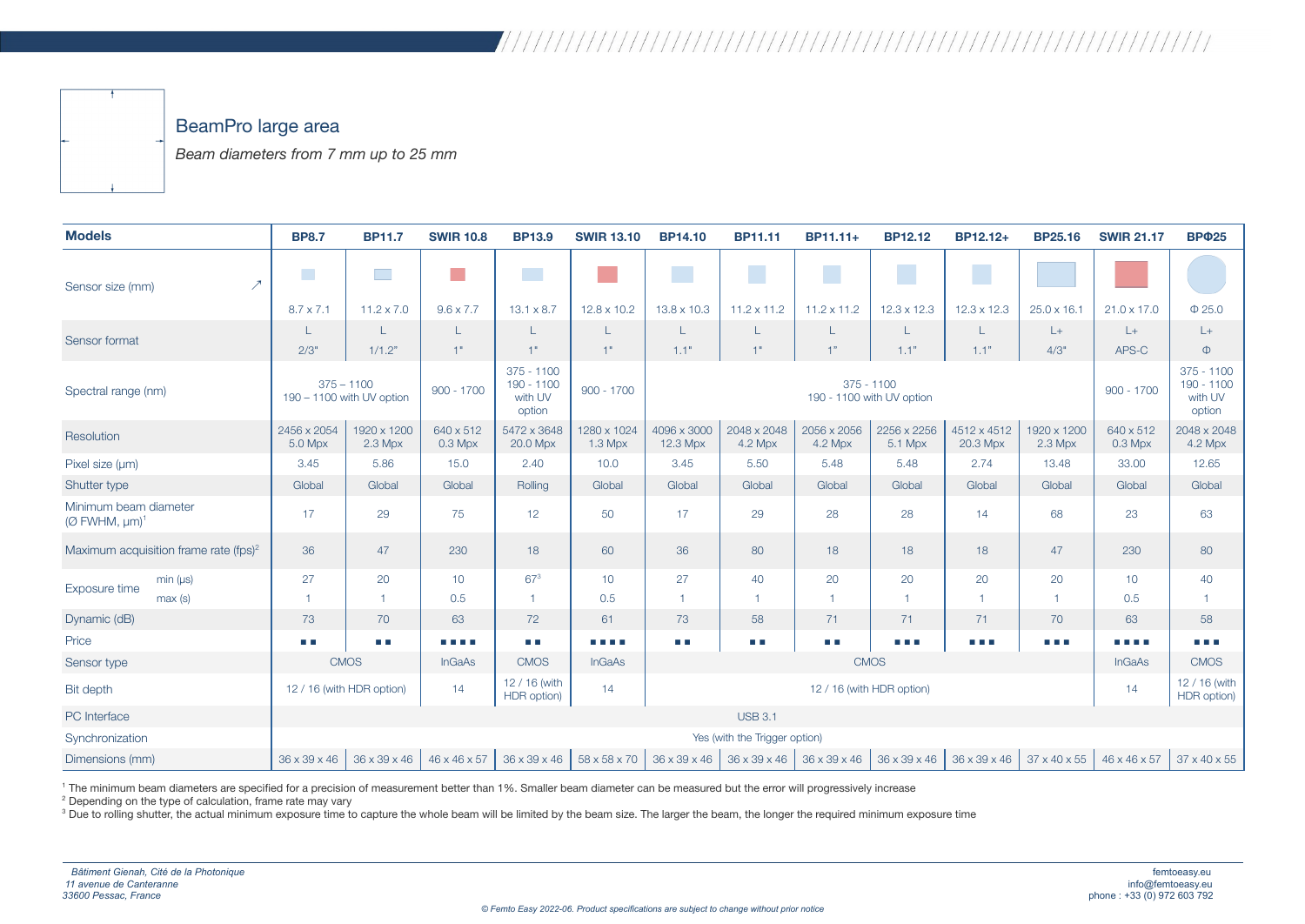### BeamPro compact footprint

*Less than 15 mm thickness*

| <b>Models</b>                                                     | <b>LP6.3</b>                                    | $\mu$ -BP8.4                       | $\mu$ -BP4.2                                 | $\mu$ -BP6.4                                 | $\mu$ -BP7.6               | $\mu$ -BP7.4                       | <b>LP5.4</b>                       | <b>LP7.5</b>                                    | $\mu$ -BP5.4                 | $\mu$ -BP7.5               |  |
|-------------------------------------------------------------------|-------------------------------------------------|------------------------------------|----------------------------------------------|----------------------------------------------|----------------------------|------------------------------------|------------------------------------|-------------------------------------------------|------------------------------|----------------------------|--|
| $\overline{\phantom{a}}$<br>Pixel size (µm)                       | 1.45                                            | 2.00                               | 2.20                                         | 2.20                                         | 2.74                       | 3.45                               | 3.45                               | 3.45                                            | 3.75                         | 4.50                       |  |
| Spectral range (nm)                                               | $375 - 1100$<br>190 - 1100 with UV option       |                                    |                                              |                                              |                            |                                    |                                    |                                                 |                              |                            |  |
| Sensor size (mm)                                                  | $\mathcal{L}_{\mathcal{A}}$<br>$5.6 \times 3.1$ | <b>College</b><br>$7.7 \times 4.3$ | $\overline{\phantom{a}}$<br>$4.2 \times 2.4$ | $\overline{\phantom{a}}$<br>$5.7 \times 4.3$ | $\sim$<br>$6.8 \times 5.7$ | <b>College</b><br>$6.6 \times 4.2$ | <b>College</b><br>$5.0 \times 3.7$ | $\mathcal{L}^{\mathcal{A}}$<br>$7.1 \times 5.3$ | <b>I</b><br>$4.8 \times 3.7$ | $\sim$<br>$7.2 \times 5.4$ |  |
| Sensor format                                                     | S<br>1/3"                                       | M<br>1/1.8"                        | S<br>1/3.7"                                  | M<br>1/2.5"                                  | M<br>1/1.8"                | M<br>1/2.3"                        | S.<br>1/3"                         | M<br>1/1.8"                                     | S<br>1/3"                    | M<br>1/1.8"                |  |
| Resolution                                                        | 3864 x 2176<br>8.4 Mpx                          | 3840 x 2160<br>8.3 Mpx             | 1920 x 1080<br>$2.0$ Mpx                     | 2592 x 1944<br>5.0 Mpx                       | 2472 x 2064<br>5.1 Mpx     | 1920 x 1200<br>2.3 Mpx             | 1448 x 1086<br>1.6 Mpx             | 2056 x 1542<br>3.2 Mpx                          | 1280 x 960<br>$1.2$ Mpx      | 1600 x 1200<br>$2.0$ Mpx   |  |
| Shutter type                                                      | Rolling                                         | Rolling                            | Rolling                                      | Rolling                                      | Global                     | Global                             | Global                             | Global                                          | Global                       | Global                     |  |
| Minimum beam diameter<br>$(\emptyset$ FWHM, $\mu$ m) <sup>1</sup> | $\overline{7}$                                  | 10                                 | 11                                           | 11                                           | 14                         | 17                                 | 17                                 | 17                                              | 19                           | 23                         |  |
| Maximum acquisition frame rate<br>$(f \text{ps})^2$               | 24                                              | 45                                 | 15                                           | 14                                           | 30                         | 160                                | 230                                | 57                                              | 54                           | 60                         |  |
| min (µs)<br>Exposure time                                         | 31 <sup>3</sup>                                 | 80 <sup>3</sup>                    | 31 <sup>3</sup>                              | $52^3$                                       | 20                         | 17                                 | 17                                 | 24                                              | 30                           | 20                         |  |
| max(s)                                                            | $\vert$                                         |                                    |                                              | $\overline{1}$                               | $\overline{1}$             | $\overline{1}$                     |                                    | $\overline{1}$                                  | $\overline{1}$               |                            |  |
| Dynamic (dB)                                                      | 70                                              | 71                                 | 58                                           | 58                                           | 70                         | 71                                 | 71                                 | 72                                              | 58                           | 49                         |  |
| Price                                                             | $\sim 10$                                       | $\Box$ $\Box$                      | $\mathcal{L}_{\mathcal{A}}$                  | <b>Tall</b>                                  | $\Box$ $\Box$              | a ka                               | $\sim$                             | $\Box$ $\Box$                                   | $\overline{\phantom{a}}$     | <b>COL</b>                 |  |
| Sensor type                                                       |                                                 |                                    |                                              |                                              | <b>CMOS</b>                |                                    |                                    |                                                 |                              |                            |  |
| Bit depth                                                         | 12 / 16 (with HDR option)                       |                                    |                                              |                                              |                            |                                    |                                    |                                                 |                              |                            |  |
| PC Interface                                                      | <b>USB 3.1</b>                                  |                                    |                                              |                                              |                            |                                    |                                    |                                                 |                              |                            |  |
| Synchronization                                                   | Yes (with the Trigger option)                   |                                    |                                              |                                              |                            |                                    |                                    |                                                 |                              |                            |  |
| Dimensions (mm)                                                   | 40 x 45 x 12.5                                  | 33 x 29 x 10.5                     | 33 x 29 x 10.5                               | 33 x 29 x 10.5                               | 33 x 29 x 10.5             | 33 x 29 x 10.5                     | 40 x 45 x 12.5                     | 40 x 45 x 12.5                                  | 33 x 29 x 10.5               | 33 x 29 x 10.5             |  |

<sup>1</sup> The minimum beam diameters are specified for a precision of measurement better than 1%. Smaller beam diameter can be measured but the error will progressively increase

 $2$  Depending on the type of calculation, frame rate may vary

<sup>3</sup> Due to rolling shutter, the actual minimum exposure time to capture the whole beam will be limited by the beam size. The larger the beam, the longer the required minimum exposure time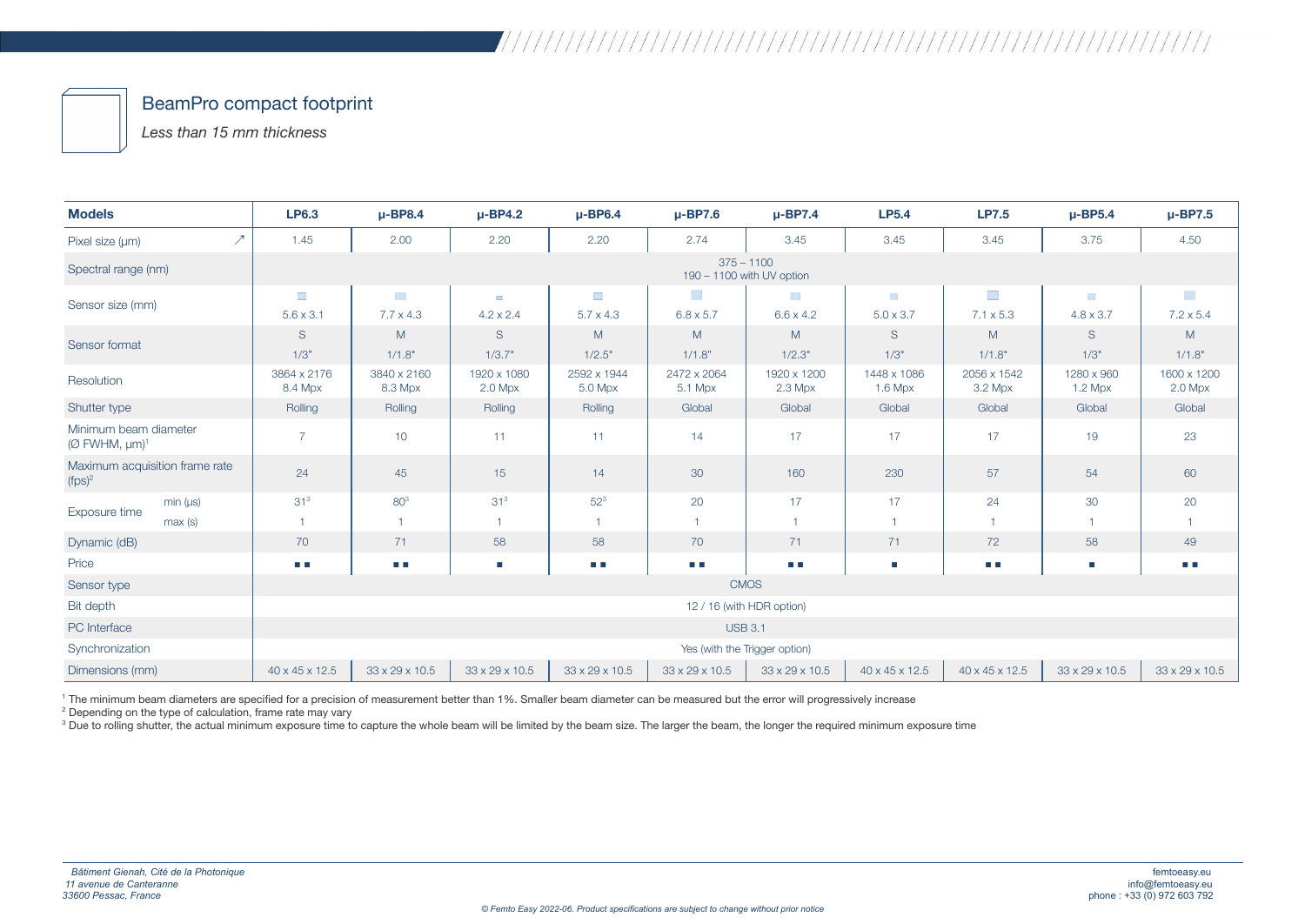

### BeamPro square format

*The most natural shape for circular beams*

| <b>Models</b>                                                     | <b>BP11.11</b>                            | BP11.11+                 | <b>BP12.12</b>         | BP12.12+                |  |  |  |  |  |
|-------------------------------------------------------------------|-------------------------------------------|--------------------------|------------------------|-------------------------|--|--|--|--|--|
| $\overline{\mathcal{L}}$<br>Sensor size (mm)                      |                                           |                          |                        |                         |  |  |  |  |  |
|                                                                   | $11.2 \times 11.2$                        | $11.2 \times 11.2$       | $12.3 \times 12.3$     | $12.3 \times 12.3$      |  |  |  |  |  |
| Sensor format                                                     |                                           |                          |                        |                         |  |  |  |  |  |
|                                                                   | 1 <sup>n</sup>                            | 1"                       | 1.1"                   | 1.1"                    |  |  |  |  |  |
| Spectral range (nm)                                               | $375 - 1100$<br>190 - 1100 with UV option |                          |                        |                         |  |  |  |  |  |
| Resolution                                                        | 2048 x 2048<br>$4.2$ Mpx                  | 2056 x 2056<br>$4.2$ Mpx | 2256 x 2256<br>5.1 Mpx | 4512 x 4512<br>20.3 Mpx |  |  |  |  |  |
| Pixel size (µm)                                                   | 5.50                                      | 5.48                     | 5.48                   | 2.74                    |  |  |  |  |  |
| Shutter type                                                      | Global                                    | Global                   | Global                 | Global                  |  |  |  |  |  |
| Minimum beam diameter<br>$(\emptyset$ FWHM, $\mu$ m) <sup>1</sup> | 29                                        | 28                       | 28                     | 14                      |  |  |  |  |  |
| Maximum acquisition frame rate (fps) $2^2$                        | 80                                        | 18                       | 18                     | 18                      |  |  |  |  |  |
| min (µs)<br>Exposure time                                         | 40                                        | 20                       | 20                     | 20                      |  |  |  |  |  |
| max(s)                                                            |                                           |                          |                        |                         |  |  |  |  |  |
| Dynamic (dB)                                                      | 58                                        | 71                       | 71                     | 71                      |  |  |  |  |  |
| Price                                                             | $\sim$ 10 $\pm$                           | $\mathbb{R}^n$ .         | <b>The Co</b>          | a pri                   |  |  |  |  |  |
| Sensor type                                                       | <b>CMOS</b>                               |                          |                        |                         |  |  |  |  |  |
| Bit depth                                                         | 12 / 16 (HDR option)                      |                          |                        |                         |  |  |  |  |  |
| PC Interface                                                      | <b>USB 3.1</b>                            |                          |                        |                         |  |  |  |  |  |
| Synchronization                                                   | Yes (with the Trigger option)             |                          |                        |                         |  |  |  |  |  |
| Dimensions (mm)                                                   | 36 x 39 x 46                              | 36 x 39 x 46             | 36 x 39 x 46           | 36 x 39 x 46            |  |  |  |  |  |

<sup>1</sup> The minimum beam diameters are specified for a precision of measurement better than 1%. Smaller beam diameter can be measured but the error will progressively increase <sup>2</sup> Depending on the type of calculation, frame rate may vary

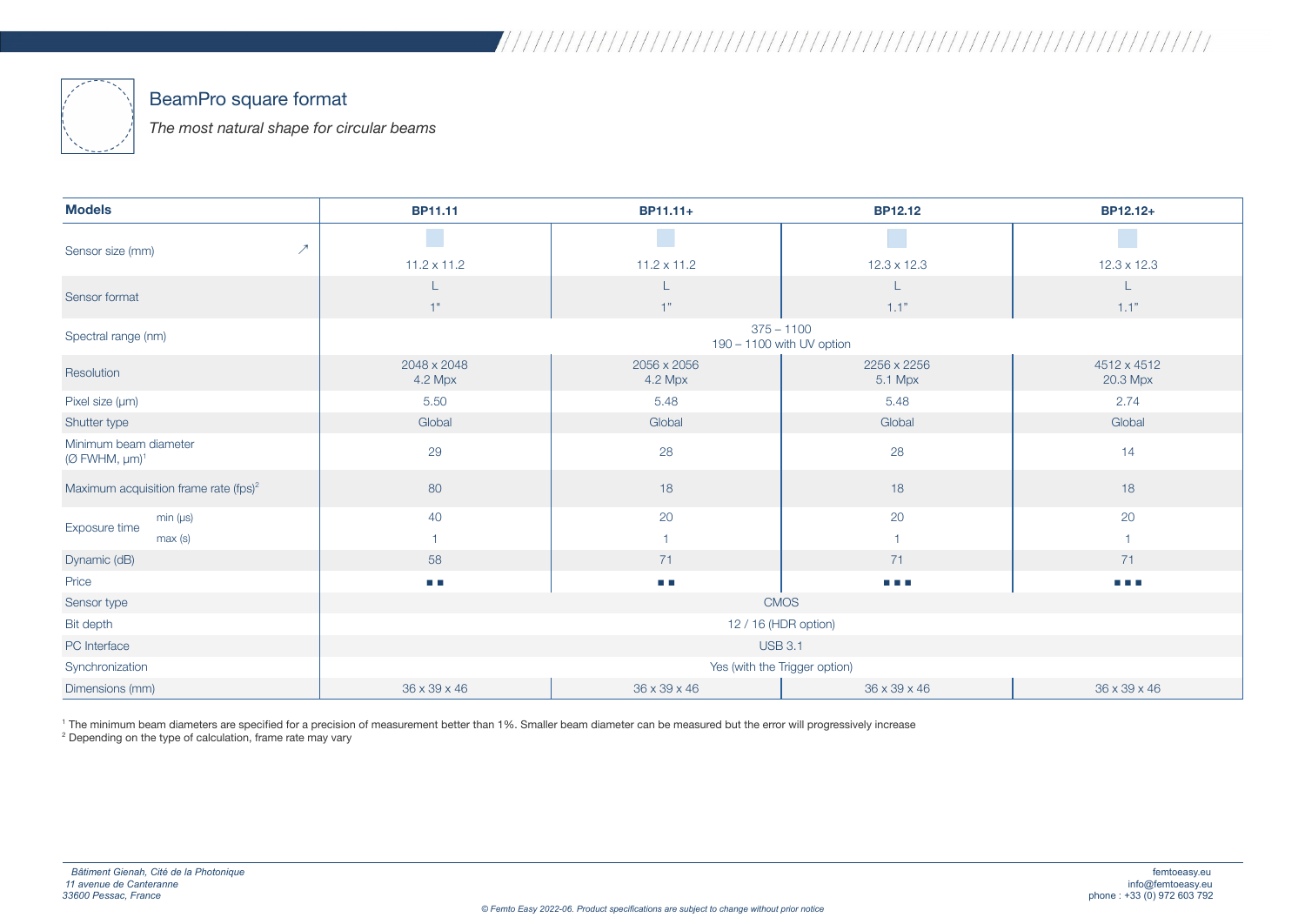

#### BeamPro SWIR range

*Wavelength from 900 to 1700 nm*



| <b>Models</b>                                                     | <b>SWIR 5.4</b>             | <b>SWIR 10.8</b>       | <b>SWIR 13.10</b>                                                                                                                                     | <b>SWIR 21.17</b>      |  |
|-------------------------------------------------------------------|-----------------------------|------------------------|-------------------------------------------------------------------------------------------------------------------------------------------------------|------------------------|--|
| $\mathcal{L}_{\mathcal{A}}$<br>Sensor size (mm)                   | $\mathcal{L}_{\mathcal{A}}$ |                        |                                                                                                                                                       |                        |  |
|                                                                   | $4.8 \times 3.8$            | $9.6 \times 7.7$       | $12.8 \times 10.2$                                                                                                                                    | $21.0 \times 17.0$     |  |
| Sensor format                                                     | ${\mathsf S}$               |                        |                                                                                                                                                       | $\mathsf{L}\text{+}$   |  |
|                                                                   | $1/2$ "                     | 1"                     | 1"                                                                                                                                                    | APS-C                  |  |
| Spectral range (nm)                                               |                             |                        | $900 - 1700$                                                                                                                                          |                        |  |
| Resolution                                                        | 320 x 256<br>0.08 Mpx       | 640 x 512<br>$0.3$ Mpx | 1280 x 1024<br>$1.3$ Mpx                                                                                                                              | 640 x 512<br>$0.3$ Mpx |  |
| Pixel size (µm)                                                   | 15.0                        | 15.0                   | 10.0                                                                                                                                                  | 33.0                   |  |
| Shutter type                                                      | Global                      | Global                 | Global                                                                                                                                                | Global                 |  |
| Minimum beam diameter<br>$(\emptyset$ FWHM, $\mu$ m) <sup>1</sup> | 75                          | 75                     | 50                                                                                                                                                    | 270                    |  |
| Maximum acquisition frame rate (fps) <sup>2</sup>                 | 1000                        | 230                    | 60                                                                                                                                                    | 230                    |  |
| min (µs)<br>Exposure time<br>max(s)                               |                             |                        | 10<br>0.5                                                                                                                                             |                        |  |
| Dynamic (dB)                                                      | 63                          | 63                     | 61                                                                                                                                                    | 63                     |  |
| Price                                                             | <b>BERTH</b>                | <b>BERTH</b>           | $\begin{array}{c} \square \end{array} \begin{array}{c} \square \end{array} \begin{array}{c} \square \end{array} \begin{array}{c} \square \end{array}$ | e di ci                |  |
| Sensor type                                                       |                             |                        | <b>InGaAs</b>                                                                                                                                         |                        |  |
| Bit depth                                                         |                             |                        | 14                                                                                                                                                    |                        |  |
| PC Interface                                                      |                             |                        | <b>USB 3.1</b>                                                                                                                                        |                        |  |
| Synchronization                                                   |                             |                        | Yes (with the Trigger option)                                                                                                                         |                        |  |
| Dimensions (mm)                                                   | 46 x 46 x 57                | 46 x 46 x 57           | 58 x 58 x 70                                                                                                                                          | 46 x 46 x 57           |  |

<sup>1</sup> The minimum beam diameters are specified for a precision of measurement better than 1%. Smaller beam diameter can be measured but the error will progressively increase <sup>2</sup> Depending on the type of calculation, frame rate may vary